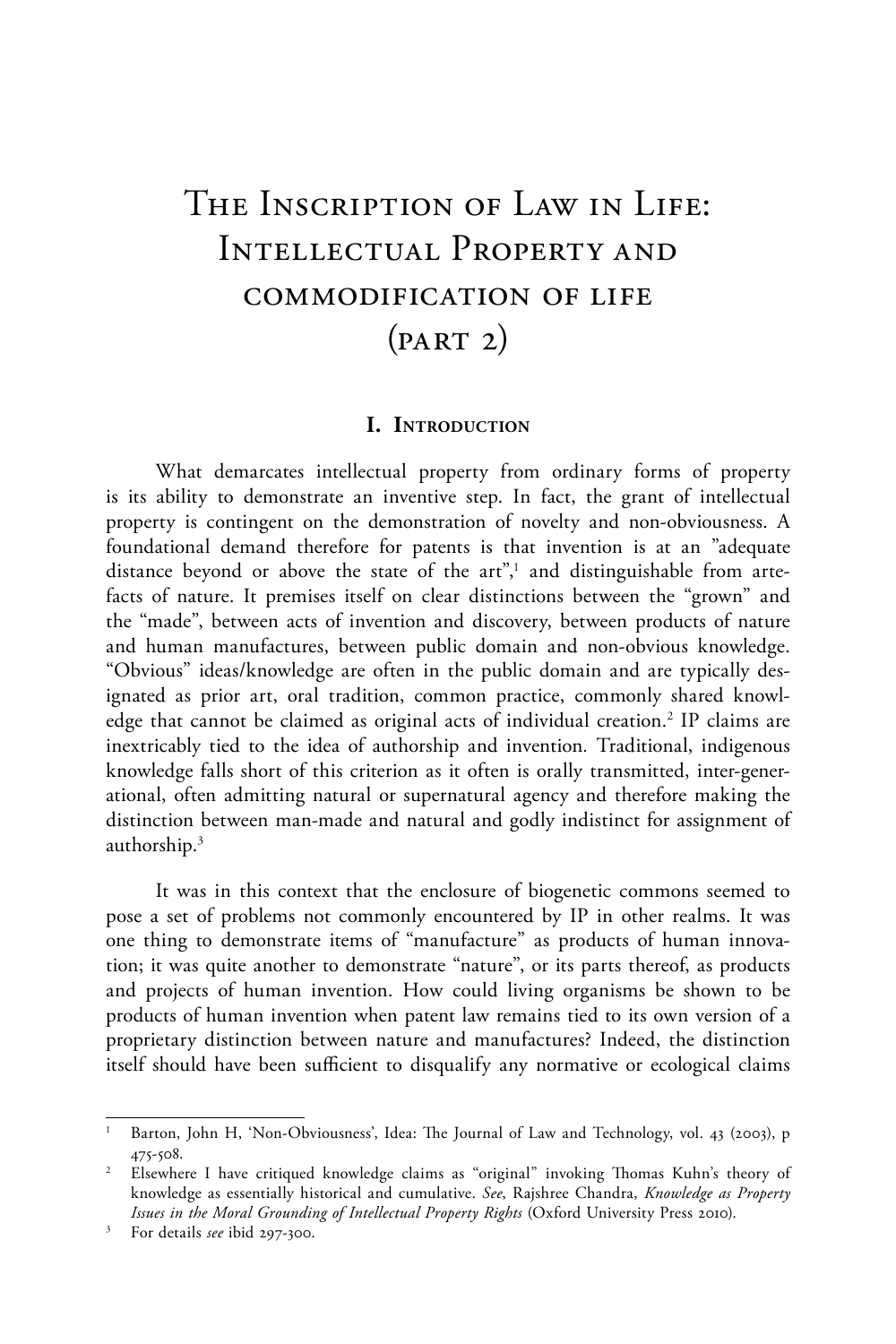to the "commodification of life". The life-world of the "grown" is constitutively resistant to the idea of it being "made" or performed as an act of human creation, and therefore also impervious to the idea that it can be marked as significantly different from other objects already existent in the public domain of either knowledge or genetic resources.

As I discussed in the previous essay, technology becomes one mode through which newer forms and potential are revealed. Microbiology moves away from essences, from the holistic character of the organism and alters how the organism is bound to the environment. In the absence of the "essence" of an organism (which ties the parts together), gene sequences that are discovered, isolated, spliced or transcribed can now be considered as objects of human invention. Law has always in a sense been an instrument of enforcing and stabilising new ideas, new relations of productions, new productive capacities. However, in an uncanny sense, something new is happening here. A big part of this new-ness derives from how law goes about "doing" the biogenetic. It does so not by adhering to doctrinal principles of the patent regime, but by shifting the doctrinal scope of patent law itself.

IP law, as I seek to demonstrate in this paper, is able to expand its domain precisely because it annuls its doctrinal core and adherence to doctrinal norms, demonstrating, as Michel Fischer notes, that "life is outrunning the pedagogies in which we were trained."4 There is, as Pottage and Sherman draw our attention to, an interesting, conflictual play of instrumentality in biotechnological patent/breeders" rights claims.<sup>5</sup> While on the one hand, patent law still works with a theory of instrumentality that is premised on a distinction between the grown and the made (the criteria of "novelty" and "non-obviousness" as patent qualification, outlined in The Agreement on Trade-Related Aspects of Intellectual Property Rights ('TRIPS'), reflect this distinction), on the other hand, the very same instrumentality pushes that patent law to dissolve this distinction. 'If biotechnology is a figure of radical instrumentality (as Habermas proposes), then it is so radically instrumental that it deconstructs the logical form of instrumentality'.<sup>6</sup> Intellectual property in aspects of "life" seeks to transmute these pedagogies and their conceptual and doctrinal inheritances and infiltrate, reorder, or even discard the inherited property infrastructures.7

<sup>4</sup> Michael MJ Fischer, *Emergent Forms of Life and the Anthropological Voice* (Duke University Press 2003) 37. [Emphasis mine]

<sup>5</sup> Alain Pottage and Brad Sherman, 'Organisms and Manufactures: On the History of Plant Inventions' (2007) 31(2) Melbourne University Law Review 539-568.

<sup>6</sup> Alain Pottage, 'The Socio-Legal Implications of the New Biotechnologies' (2007) 3(1) Annual Review of Law and Social Science 324.

<sup>7</sup> *See* generally, Sunder Kaushik Rajan, *Biocapital: The Constitution of Postgenomic Life* (Duke University Press Books 2006) 284.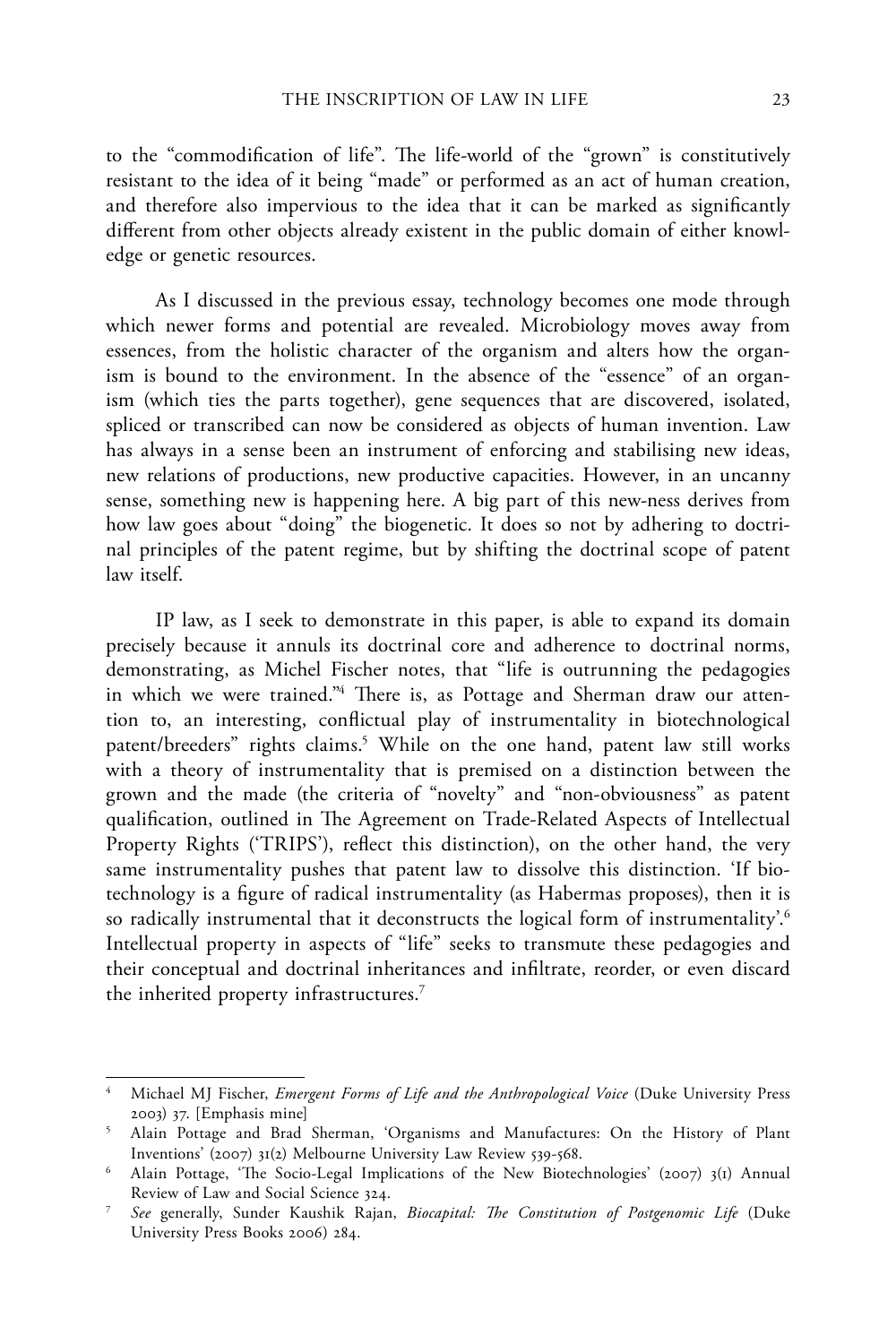Rather than see biological patents as "exceptions" to the patent rule, I suggest that we see such inversions and transposals as features of the IP assemblage in which assorted instrumentalities of property rights are thrown together in contingent (although in some cases quite durable) co-relationships. And also, where heterogeneous, diverse institutions like the World Trade Organisation ('WTO'), Food and Agricultural Organisation ('FAO'), Universal Declaration of Human Rights ('UDHR'), United Nations Framework Convention on Climate Change ('UNFCC'), Convention on Biodiversity ('CBD') etc., plug into this network and resonate the same ideas and logics, even as they appear to be contradictory, incongruous, and exceptional. This paper hopes to take the "making of the law", a step further to see the practice of law as a little more vested in dominant frames of property and technoscientific epistemes than is commonly assumed. By analysing the role of law in the creation and stabilisation of the discourse of intellectual property in biogenetic resources, I take a step further in unpacking the political project of technologies of law and production.

# **II. The Sleight of Law**

Plant genetic resources (seeds, plant varieties, genetic codes, sequences, DNA, germplasm) presented obstacles to commodification and even greater obstacles to its claim as intellectual property. Indeed, as I have discussed, the natural characteristics of the biological realm itself presented the biggest challenge to commodification. Although seeds can be owned privately by a person, because they are freely reproducible, they defy what were once necessary criteria of property: *excludability and divisibility*. 8 A naturally propagating species is not amenable to be apportioned in the same way as non-biological objects. Seeds are not a form of classic commodity with fixed embodiments. Each seed has the germ of the next and carries within it the propensity to reproduce its replicas. So technically, even though you could own a seed, it would not prevent the propagated versions of the same seed to be owned by your neighbour. One could argue that it is not the same seed but a similar one, but because in terms of its productive potential it may be identical, it fails to exclude the neighbour from enjoying the same benefits as the first owner. In other words, the exclusionary premises for the extension of "full liberal ownership" to plant genetic resources are weak.<sup>9</sup>

ibid.

AM Honore gives a detailed account of the 'full' or the liberal concept of ownership which he says is common to all mature legal systems. The bundle of sticks that make up full, liberal ownership are: the right to possess; the right to use; the right to manage; the right to income; the right to capital; the right to security; the power of transmissibility; the absence of term; the prohibition of harmful use; the liability to execution; residuary character. Property rights are, according to him, proprietary rights, or ownership rights that a person exercises over corporeal or incorporeal things. *See* further, AM Honore, 'Ownership' in AG Guest (ed), *Oxford Essays in Jurisprudence* (Oxford University Press 1961) 107-47. This is just listing of the sticks in the property bundle according to Honore – I can't change that. Besides, there's a citation too.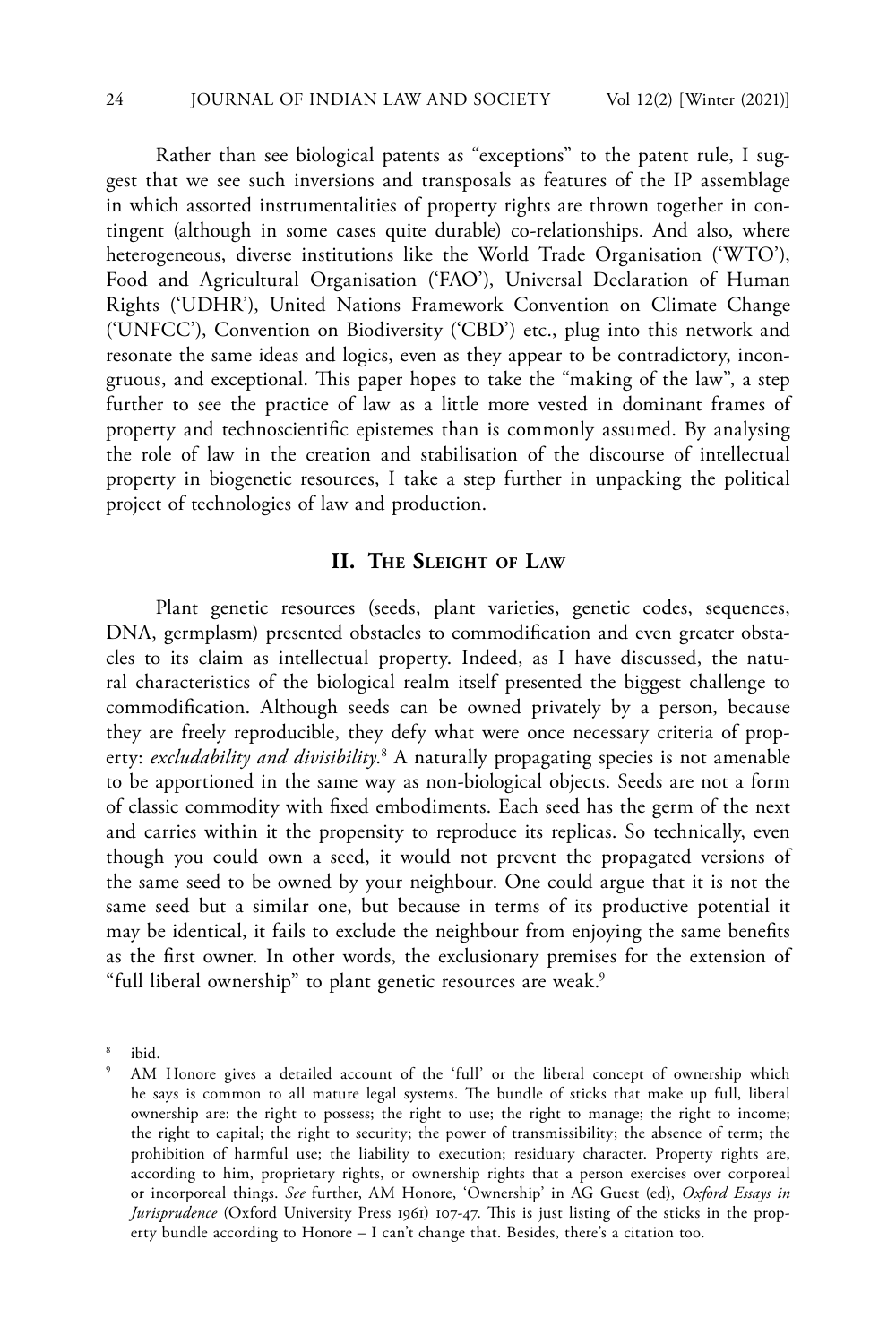The natural characteristics of plant genetic resources constitute a biological barrier for its 'full' commodification. Jack Kloppenburg evocatively outlines the nature of this obstacle:

"Included in any compendium of "obstacles to the capitalist penetration of agriculture" should be the natural characteristics of the seed itself. Like the phoenix of myth, the seed re-emerges from the ashes of the production process in which it is consumed. A seed is itself used up (or, rather, transformed) as the embryo it contains matures into a plant. But the end result of that process is the manifold replacement of the original seed. The seed thus possesses a dual character that links both ends of the process of crop production: It is both means of production and, as grain, the product."10

Commodification of the grain is as old as history. Grain displays traits of a commodity and is enabled with "property" sticks of use, exclusion, disposal and transfer. However, grain also has the capacity to become a means of production. A farmer may purchase seeds, consume it or use it as a means of production by planting it to generate a new crop. In planting the new crop, "farmers also reproduce a necessary part of their means of production."11 Unlike other means of production, seed as a means of production does not have the propensity to create exclusionary premises. This linkage, as Kloppenburg says, "at once biological and social, is antagonistic to the complete subsumption of seed (as opposed to grain) under the commodity-form."12 In order to circumvent this obstacle to commodification and to route the exchange of seeds through the market, somehow the act of saving seeds which had the propensity to propagate the altered genetic sequence, needed to be made contrary to law itself.

Commodification of seeds was pursued through two routes.<sup>13</sup> First, the technological route, through which plant varieties/seeds were genetically modified to display hybrid features. A large percentage of GM seeds can be saved and replanted and will regenerate its genetically modified form, albeit at times with reduced hybrid vigour.<sup>14</sup> The second route to commodification was the legal-institutional or the social route. Privately developed plant varieties and genetic

<sup>10</sup> *See*, especially, Jack Kloppenburg, *First the Seed: The Political Economy of Plant Biotechnology 1492–2000* (Cambridge University Press 1988) 10-11. [Emphasis mine]

 $11$  ibid.

<sup>12</sup> ibid 11.

<sup>13</sup> *See* Kloppenburg, Jack., *First the Seed: The Political Economy of Plant Biotechnology 1492–2000* (Cambridge: Cambridge University Press, 1988), 10-11. The Poltical JP Berland and R Lewontin, 'Breeder's Rights and Patenting Life Forms' (1986) 322 (28) Nature785-788.

<sup>&</sup>lt;sup>14</sup> Some GM seeds are known as "terminator seeds" or "suicide seeds" because their reproductive capacity has been stunted through what is known as Genetic use restriction technology (GURT). GURT is the name given to proposed methods for restricting the use of genetically modified plants by causing second generation seeds to be sterile. The technology was developed under a cooperative research and development agreement between the Agricultural Research Service of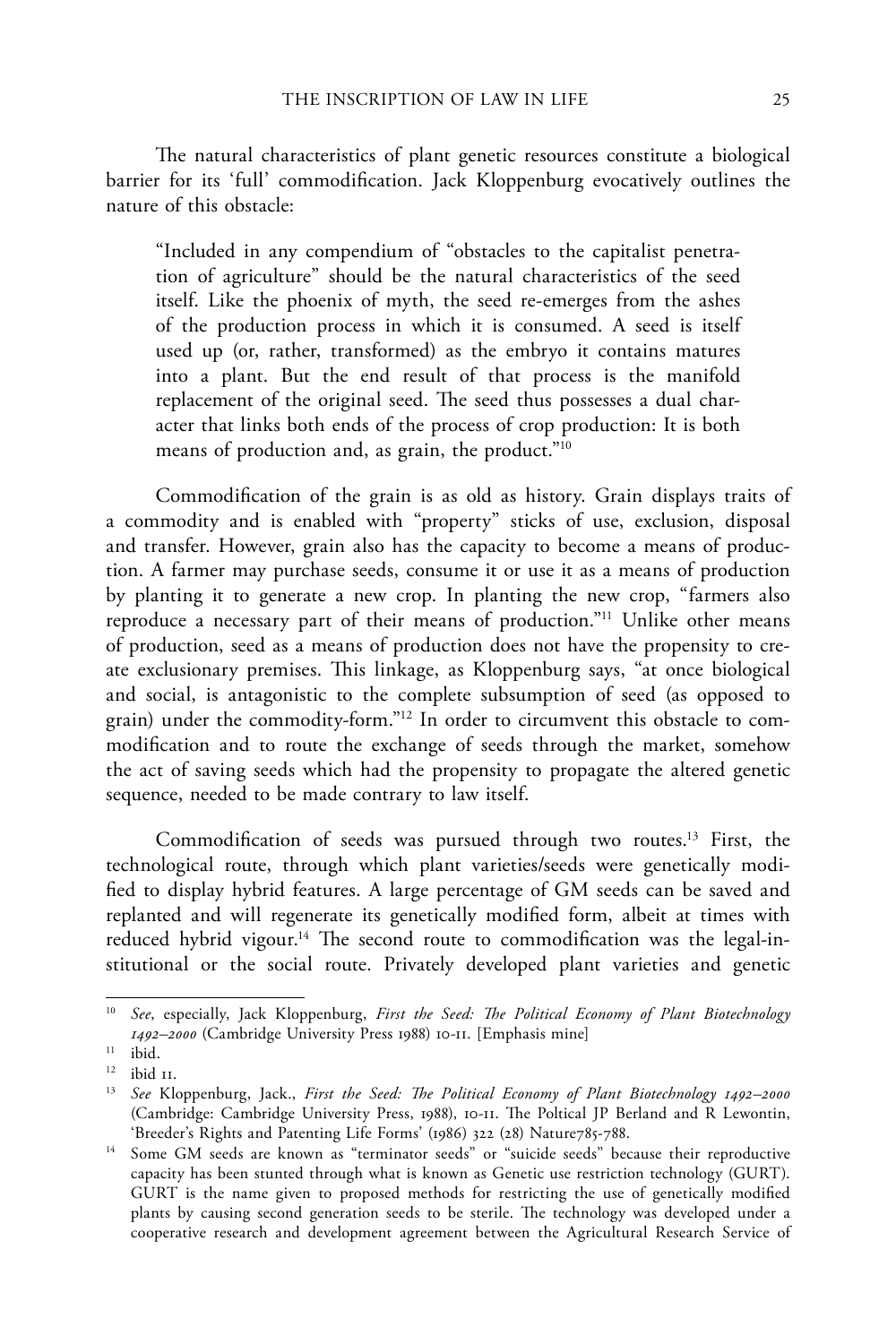modification were demonstrable aspects of human intervention and innovation and therefore needed to be protected as intellectual property, i.e. as products of human invention. First, the Union for the Protection of New Plant Varieties ('UPOV') and then TRIPS codified new rules and rewards of innovations. The innovators rights were to be protected as patents or a breeders' rights granting them salience over a "farmer's privilege" to save, replant and exchange seeds outside of the market nexus. The reasons were clear and resonated in practically all international treaties and convention proceedings. Two documents—issued by the FAO and OECD—on policy concepts relating to plant varieties and plant breeders rights provides a neat summary of intent and the motivation behind IPRs:15

"[N]ew plant varieties are afforded legal protection to encourage commercial plant breeders to invest the resources, labour and time needed to improve existing plant varieties by ensuring that breeders receive adequate remuneration when they market the propagating material of those improved varieties. In the absence of a grant of exclusive rights to breeders, the dangers of free riding by third parties would be considerable. This is because the genetic material within plants that specifies their distinctive and commercially valuable features is naturally self-replicating, for example by reproduction of seeds or other propagating material. Self-replication makes innovations incorporating biological material particularly susceptible to exploitation by parties other than the innovator."<sup>16</sup>

"For agricultural research aimed primarily at the development of new plant varieties, plant breeders' rightsm (plant variety rights) are also crucially important. (OECD 1996: 19)"17

While technology played a huge part in establishing social contingency (a point I make in Part I), it was not a sufficient condition for an intellectual property claim to be established. A seed protected by a patent could regenerate its own replicas (generally speaking) and would therefore disable the exclusion and monopoly granted by the patent.

the United States Department of Agriculture and Delta and Pine Land company in the 1990s, but it is not yet commercially available.

<sup>&</sup>lt;sup>15</sup> Laurence R Helfer, 'Intellectual Property Rights in Plant Varieties: International Legal Regimes and Policy Options for National Governments' (2004) 85 FAO Legislative Study 3. *See also* W Lesser, 'Assessing the Implications of Intellectual Property Rights on Plant and Animal Agriculture' (1997) 79 American Journal of Agricultural Economics1584–1591.

<sup>&</sup>lt;sup>16</sup> Helfer, Laurence R, Intellectual Property Rights in Plant Varieties: International Legal Regimes and Policy Options for National Governments , FAO Legislative Study No. 85, (Rome: Food and Agriculture Organization of the United Nations, 2004), pt 1.

<sup>&</sup>lt;sup>17</sup> Organisation for Economic Co-operation and Development (OECD), 'Intellectual Property: Technology Transfer and Genetic Resources', OECD (1996).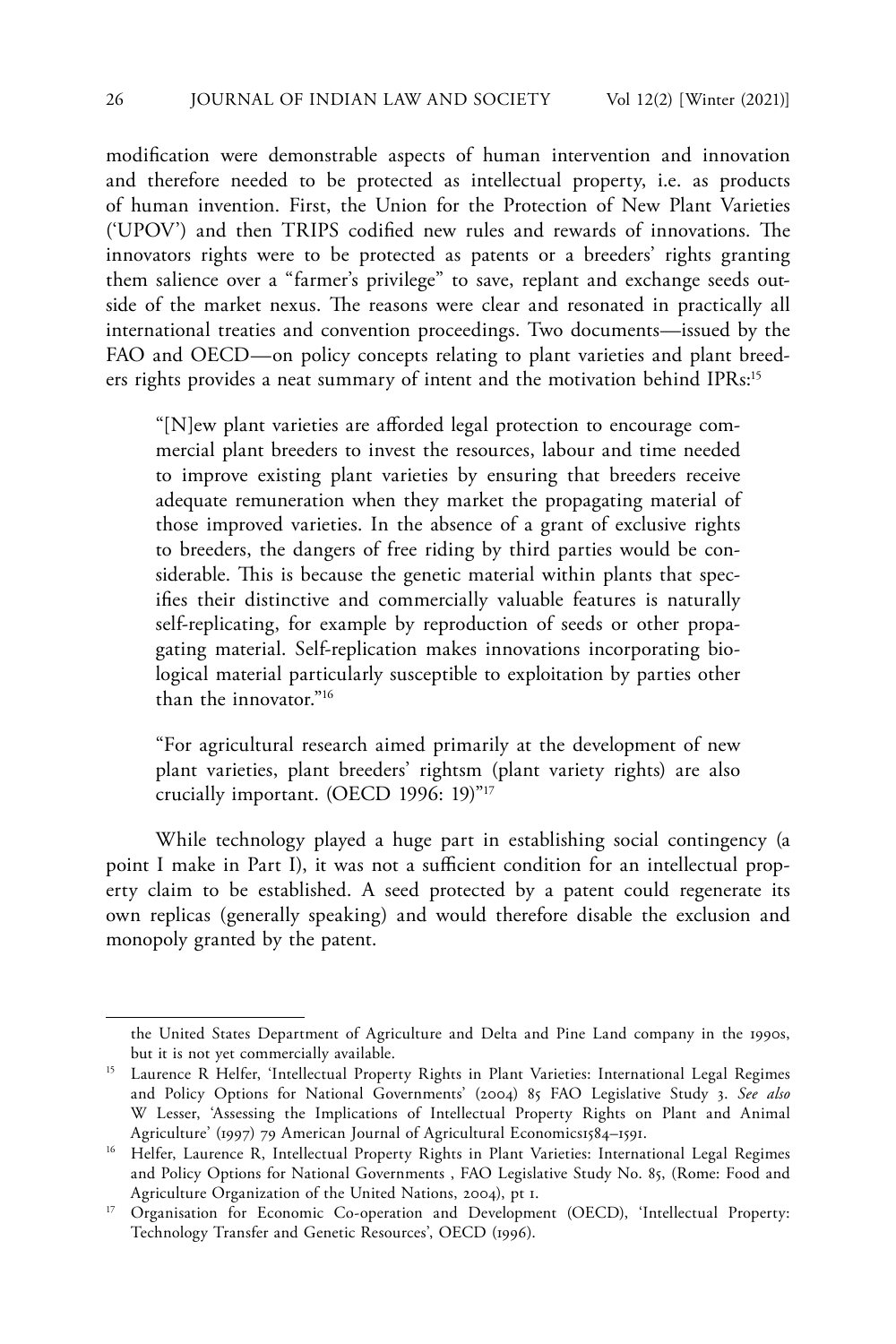The "sufficiency" condition was fulfilled through a couple of doctrinal shifts that were designed to circumvent the biological impediment to patent in "life products". Doctrines that were foundational to the idea property—"labour theory of value" (John Locke, Second Treatise on Government, 1689), principles of "just acquisition" (Robert Nozick, 1974), "just transfer "(John Locke, 1689; Robert Nozick, 1974), "moral autonomy" (Kant 1991 [1797], "first occupancy" (Samuel Pufendorf, 1991 [1673] – indeed, all principles on which the edifice of legitimate property existed have had to be disowned or selectively implied and used.<sup>18</sup> In fact, in order to claim inventive rights over a domain that is biological and naturally regenerative, legal doctrine has had to reinvent the motifs that have traditionally explained or justified the attribution of both and intellectual property. It not only has had to push the old limits for claim making in property in general, but has also had to reformat the instrumental logic that created intellectual property in the first place.

It is important to look at what the doctrinal moves within the legal framework of intellectual property are, the "legal proceduralisations" which have manifested themselves as exceptions to the prevalent doctrines. I outline two doctrinal shifts: the "product of nature doctrine" and the "patent exhaustion doctrine" and I argue that both these doctrinal shifts have been critical to the project of intellectual property in biotic resources. They have enabled the realm of the biological to be incorporated into the social as a product of human contingency and creation. This is the "sleight of law" that I refer to, and one that is instrumental in reifying plant genetic resources as intellectual property and embedding it with all the distributive and residential connotations of property. Law alters not just the instrumentality of conventional property law but also mandates an alteration of the foundational principles of traditional (industrial) patent law itself. It is important to look at them as they lie at the heart of the paradigmatic shift that law makes in order that technology can claim the intervened biogenetic realm as intellectual property and erase the biological footprints of plant genetic resources.

## **III. The Product of Nature Doctrine**

The "product of nature doctrine" has gained recent salience in the context of patent claims over human genetic codes and sequences, most recently in the United States Supreme Court ruling in *Assn for Molecular Pathology v Myriad Genetics Inc*19 Reference to this doctrine is not meant to derive ontological normativity of plant genetic resources from human genomics and related ethical issues related to, but to focus on the instrumentality of gene isolation and manipulation and the traction it has for plant genetic IP claims.

<sup>18</sup> For a detailed discussion *see*, Chandra (n 2) chs 1-3.

<sup>19</sup> 569 US 12-398 (2013). The product of nature doctrine finds its earliest articulation in American jurisprudence; hence a large number of cases referred here are from American jurisprudential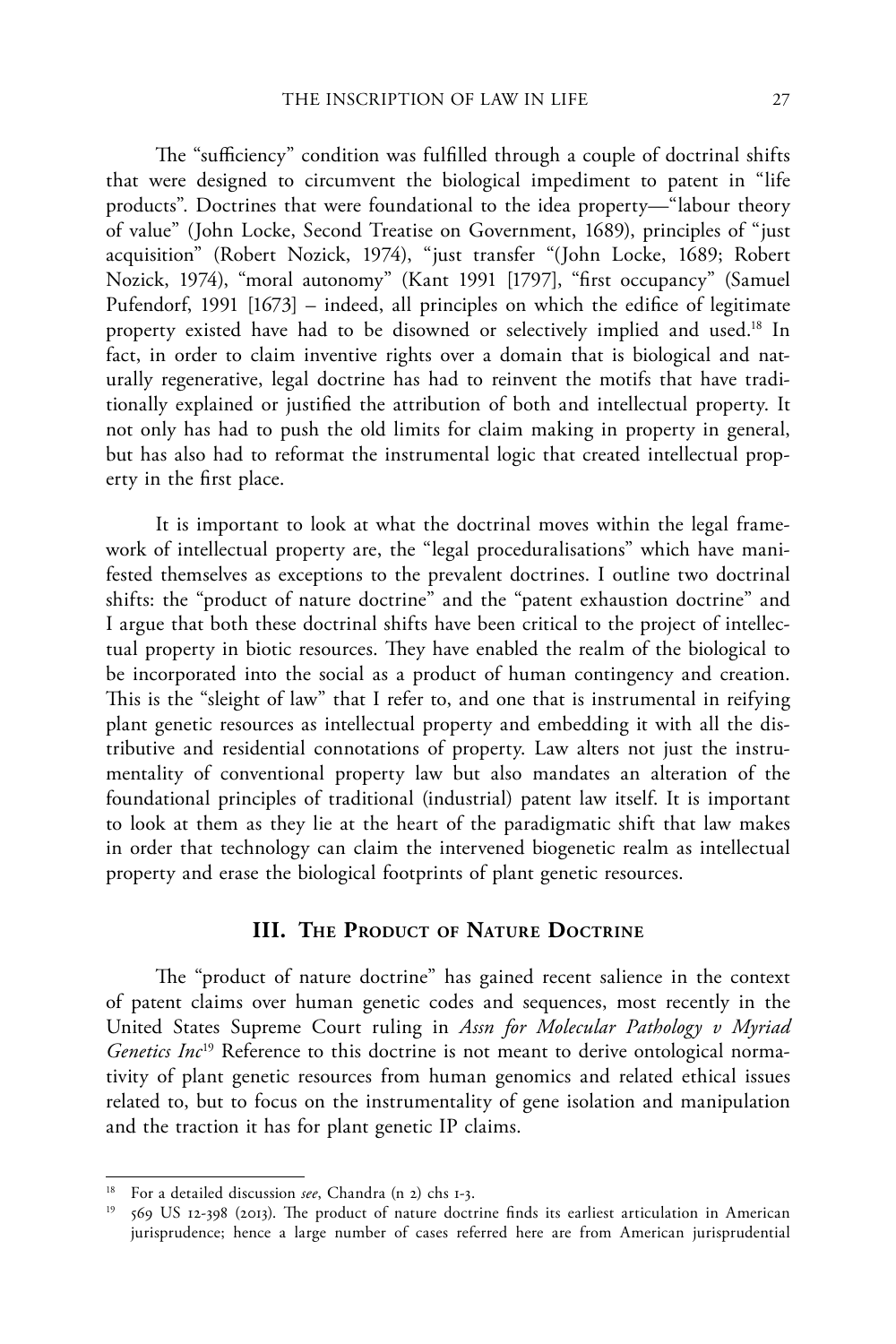Conventionally, patents were granted for tangible, usually mechanical devices and processes, such as hydroplanes, radio navigation and so on.<sup>20</sup> The patent system expanded to keep pace with developments in technology, and patents have been granted for less tangible inventions, and increasingly for inventions related to or incorporating fragments of genetic code. Numerous patents have been granted to biotechnological innovations to make IP claims on genetic material in various forms: isolated, purified, mutated and so on.<sup>21</sup>

A critical aspect of difference between the two patent kinds—industrial and biogenetic—was the distinction industrial patents made between products of nature and manufactures and, impliedly, between discovery and human invention. As far back as 1889 in *Ex Parte Latimer*, the first product of nature decision was issued as an opinion of the Commissioner of Patents, rejecting a patent for "purified pine needle fibre" and stating that fibre extracted from pine-tree needles "can no more be the subject of a patent in its natural state when freed from its surroundings than wheat which has been cut by a reaper."<sup>22</sup> The US Patent Office recognised that it would be wrong "for an element or a principle to be secured by patent", lest patents might "be obtained upon the trees of the forest and the plants of the earth."23

Patent law follows this intuition up to a point, at least prior to the *Diamond v Chakrabarty*<sup>24</sup> in 1980, which breached earlier agreed upon thresholds of human inventiveness. However, before that, in a number of cases, the US courts rejected patents for natural artefacts. Two Supreme Court decisions are noteworthy— American Fruit Growers v Brogdex (hereinafter American Fruit Growers),<sup>25</sup> where the Supreme Court rejected a patent for fruit treated with mould-resistant coating; and *Funk Bros Seed Co v Kalo Inoculant Co (hereinafter* Funk Bros.),<sup>26</sup> where the Supreme Court invalidated a patent for a combination of natural bacteria. In both cases the Court invalidated claims for extracted plant material or for new combinations of bacteria. The arguments presented by the Supreme Court in the case of *Funk Bros*., is an instructive elucidation of the reasons why the inventive criterion does not withstand the challenges presented by products of nature, such as isolated bacteria. It states that the mixed cultures of root nodule bacteria, for

history. See also <http://www.supremecourt.gov/opinions/12pdf/12-398\_1b7d.pdf> as accessed on 04-08-2014.

<sup>20</sup> For a list of mechanical and industrial patents *see* Jim Bieberich, 'Historical Patents of the United States' (*USPAT*) <http://www.uspat.com/historical/> accessed on 18 August 2021.

<sup>&</sup>lt;sup>21</sup> For details see, K Jensen & F Murray, 'Intellectual Property Landscape of the Human Genome' (2005) 310 (5746) Science 239-240; MM Hopkins et al, *The Patenting of Human DNA: Global Trends in Public and Private Sector Activity* (The PATGEN Project) (Brighton: SPRU, Science and Technology Policy Research, University of Sussex, 2006).

<sup>22</sup> Ex p Latimer, 1889 Dec Com Pat 123, 127.

<sup>23</sup> ibid 123.

<sup>24</sup> 1980 SCC OnLine US SC 128 : 65 L Ed 2d 144 : 447 US 303 (1980).

 $^{25}$  283 US 1 (1931).

<sup>26</sup> 1948 SCC OnLine US SC 22 : 92 L Ed 588 : 333 US 127.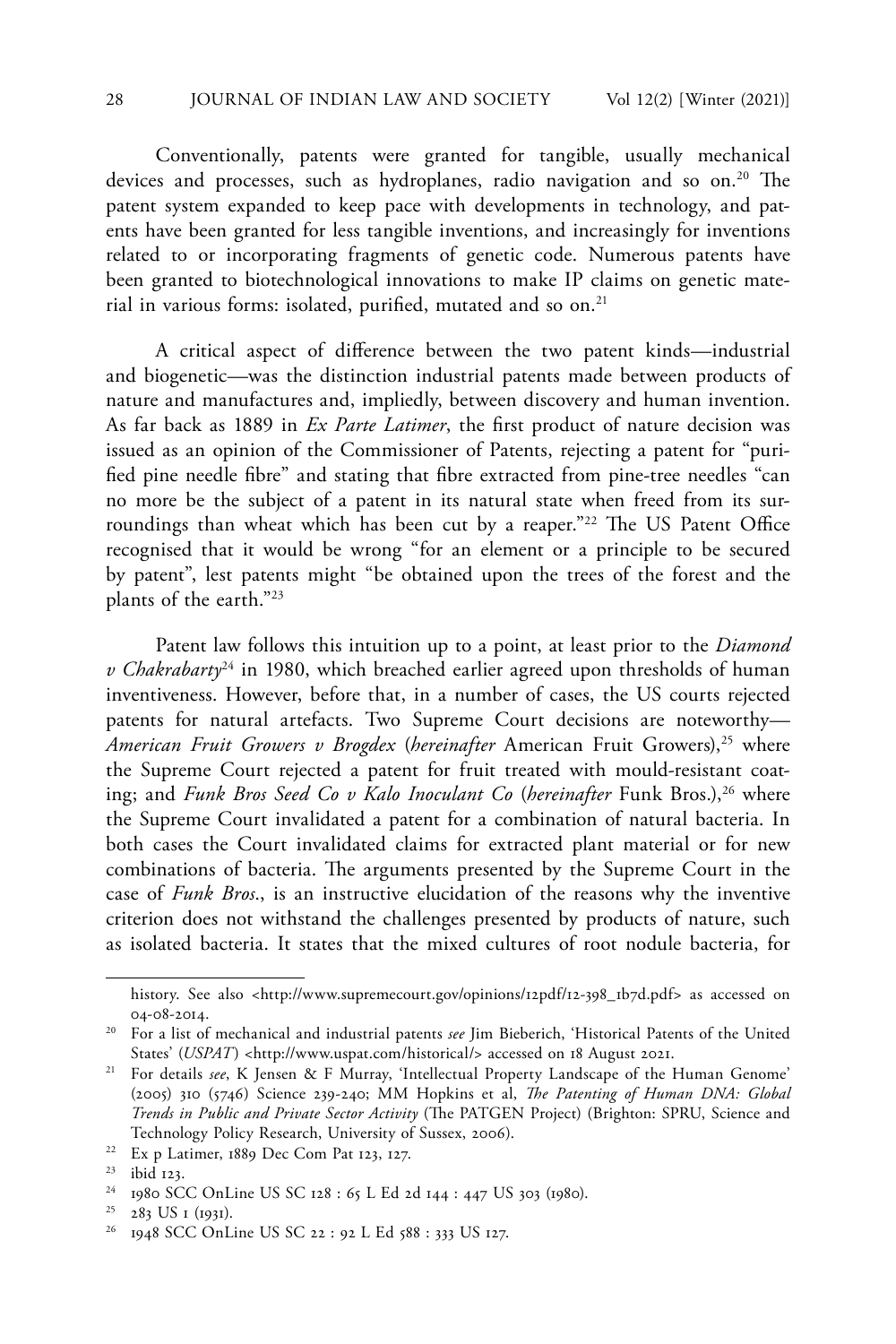which a patent was being claimed "are the work of nature"…"patents cannot [be issued] for the discovery of the phenomena of nature."<sup>27</sup> The judgement makes some very pertinent points:

"Each of the species of root nodule bacteria contained in the package infects the same group of leguminous plants which it always infected. No species acquires a different use. The combination of species produces no new bacteria, no change in the six species of bacteria, and no enlargement of the range of their utility. Each species has the same effect it always had. The bacteria perform in their natural way. Their use in combination does not improve in any way their natural functioning. They serve the ends nature originally provided, and act quite independently of any effort of the patentee."28 [Emphasis mine]

Intuitively powerful, these rationales formed the conventional wisdom that loosely formed the "product of nature doctrine"', that excluded naturally occurring biological artefacts from the patentability. Interestingly, and perhaps significantly, there is no explicit articulation of the product of nature doctrine. In each case, the Federal Circuit judges relied on a different rationale in applying the "product of nature" doctrine to the claimed invention. In the *Funk Bros.* case, the judgement stated that no new utility was created—the bacteria, in combination, continued to perform the same function as they did in their natural state. In *American Fruit Growers*, there was a clearer articulation of the product of nature doctrine and its distinction with items of manufacture. The Century Dictionary definition of "manufacture" was used—"anything made for use from raw or prepared materials.... [which gave] these materials new forms, qualities, properties, or combinations whether by hand or by machinery"—to rule that the borax coating on the orange rind did not "change in the name, appearance, or general character of the fruit."29 Similarly, in *Hartranft v Wiegmann*30, the ruling stated that "[t]here must be transformation; a new and different article must emerge having a distinctive name, character, or use."31

It is interesting to note that there is no distinct attribution of the product of nature doctrine separate from the patentability criteria of Title 35<sup>32</sup> (United States Code) of utility, novelty and non-obviousness, codified in the US patent statute of 1952. Cobbled together from dicta in older cases, the product of nature doctrine has increasingly been rendered vacuous. As technology expanded the realm of manufacture to incorporate the realm of "*physis*" as "*techne*" (a point I make

<sup>27</sup> ibid 130.

 $rac{28}{29}$  ibid 131.

<sup>29</sup> *American Fruit Growers Inc v Brogdex Co* 283 US 1 (1931), 10.

<sup>30</sup> 1887 SCC OnLine US SC 159 : 30 L Ed 1012 : 121 US 609 (1887).

 $31$  ibid 12.

<sup>32</sup> 35 USC 101, 102, 103. <https://www.law.cornell.edu/uscode/text/35/101>.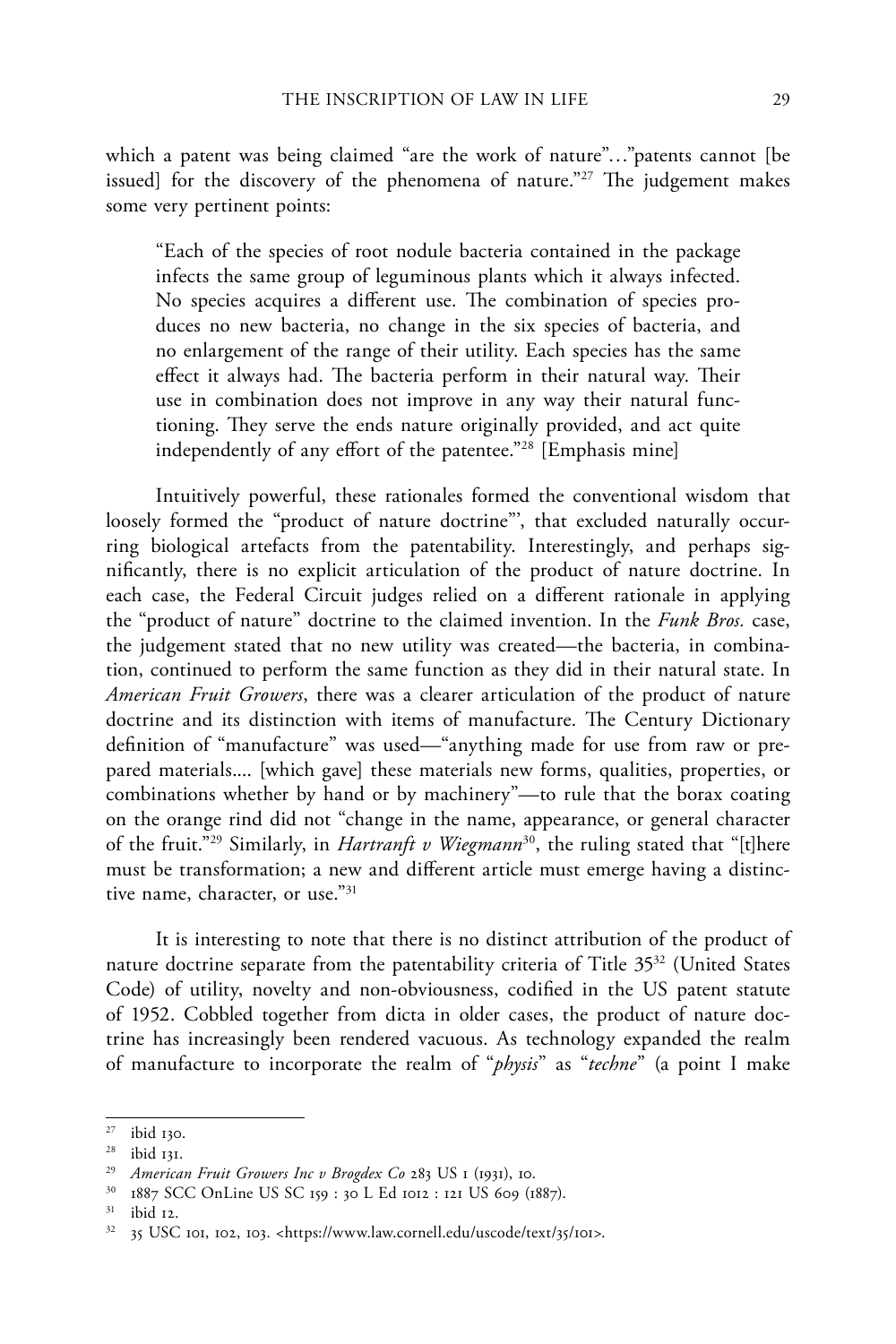in Part I), law interpreted the meaning of invention as distinct statutory requirements of novelty, utility, and non-obviousness. The product of nature doctrine thus co-mingled with the statutory requirements of inventiveness, distancing itself from questions of "subject matter" and earlier held distinctions between nature and culture.<sup>33</sup>

The subsumption of the product of nature doctrine to the criteria of novelty and non-obviousness began its definitive journey from three landmark cases— *Bergy, In re* (*hereinafter Bergy*),<sup>34</sup> *Chakrabarty, In re* (*hereinafter* Chakrabarty)<sup>35</sup> and *JEM, In re*<sup>36</sup> Judgments in all three cases demonstrate the intent to rescind the product of nature doctrine and inscribe "life" within the domain of human inventiveness. In *Bergy*, the Court of Customs and Patent Appeals (predecessor of the modern Federal Circuit) upheld a patent directed toward a purified version of an antibiotic producing strain of streptomycin, a substance that appears in nature in an unpurified state. In *Chakrabarty*, the Supreme Court held that newly created bacteria were included within the term "manufacture" or the term "composition of matter" in section 101 and that genetically modified micro-organisms not found in nature can be patented.37 In *JEM Ag Supply Inc v Pioneer Hi-Bred International Inc*, the Supreme Court held that newly developed plant breeds are also patentable.<sup>38</sup>

IP law has had to alter the logical form of its instrumentality by selectively relinquishing the distinctions between two types of causal genealogies – the natural/biological mechanism and human intervention. A "bioethicist" quoted in a Rural Advancement Foundation International ('RAFI') text, says that "[t]he product of nature doctrine has been rendered vacuous by allowing the isolation, purification, or alteration of an entity or substance from its natural state [and turning] it into something "not found in nature."39 Once a gene is removed from its natural state, is isolated and "purified" from a mixed ensemble of genetic profusion, it can be claimed as no longer existing in its natural state or can be claimed as "substantially altered" from its natural condition, and therefore as an act of social contingency. Biotechnologists who alter, modify, isolate, and purify naturally

The distinction between nature and culture (natural and manufactured) lends itself to the doctrinal distinction upheld by patent law between invention and discovery. *See* generally Brownsword, Cornish Roger, W. William Rodolph and Margaret Llewellyn (eds), *Law and Human Genetics: Regulating a Revolution* (Hart 2000).

<sup>34</sup> 596 F 2d 952 (CCPA 1979).

<sup>35</sup> 571 F 2d 40, 42 (CCPA 1978).

<sup>36</sup> 20 Kan App 2d 596 (1995).

<sup>&</sup>lt;sup>37</sup> 'United States: Summary of Court of Customs and Patent Appeals Decisions in re Bergy and in re Chakrabarty (Biological Research: Genetic Engineering; Patentability of Microorganisms)' (1979) 18(4) International Legal Materials 983-985.

<sup>38</sup> 2001 SCC OnLine US SC 86 : 151 L Ed 2d : 534 US 124.

<sup>&</sup>lt;sup>39</sup> Ned Hettinger, 'The Patenting of Human Genetic Material' (RAFI Communique, Jan-Feb 1994) <http://www.etcgroup.org/sites/www.etcgroup.org/files/publication/492/02/raficom36humangenetic.pdf> accessed on 18 August 2021.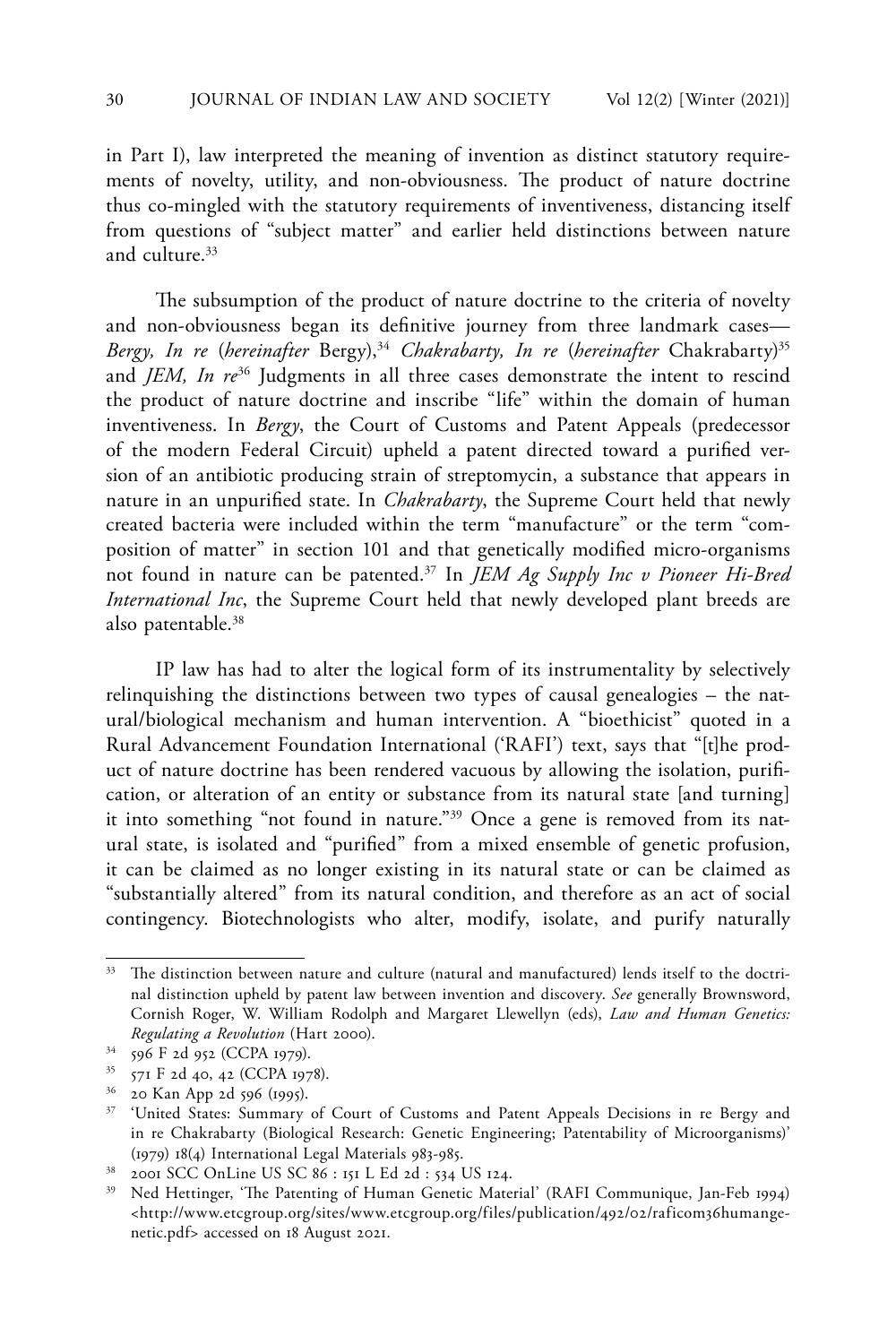occurring micro-organisms become eligible for patent claims precisely because of the claim that the purified gene exists in a "novel" or a "non-obvious" state, detached from its nature given matrix and telos.

The significance and meaning of a doctrine is always a relational one, especially where the term "doctrine" and its signifiers are ordered, controlled and implicated in rules, policies and regimes. There is nothing "self-evident" about doctrinal coherence. They are responsive to both historical and cultural stimuli, as well as to patterned, shared understandings of the public knowing that frame, what Jasanoff terms as, "civic epistemologies".<sup>40</sup> The ascendance of biotechnology coincided with the end of the cold war and was accompanied by a certain triumphalism about markets. The US assumed the role of technological leadership and deregulation and profoundly shaped the global culture and environment for life sciences. How people know things in common, how they perceive certain S&T projects to be reliable or credible, and others as not, cannot be *a priori* assumptions about how the public relates to or understand science. These are "culturally specific, historically and politically grounded", $41$  and evolve and change over time. At the time of the ascendance of biotechnology and the stabilisations of legal regimes that could foster it, biotechnology had a public image as an instrument of progress and development, and as a panacea for the risks of development. These perceptions became quite instrumental in creating conditions for newer deployments of genetic engineering and for the dismantling of legal impediments. Despite cross-national divergences which have emerged in controversies that relate GM technology—in some places like Europe they are openly controversial, in some like India there is scepticism, while in others like the US there is far greater acceptance and far less challenged—convergence across countries does take place. The TRIPS agreement, the UPOV are cases in point. They exemplify the levelling effects of pro-technology state policies, global movement of knowledge and capital. One of the effects was the need to bring about doctrinal changes so that legal and natural impediments for advancement of new technologies could be removed.

<sup>&</sup>lt;sup>40</sup> Civic epistemology is a term introduced by Sheila Jasanoff to mark out the relations between science, publics and state, in which the 'public is seldom so devoid of agency with respect to the production and application of scientific knowledge …as in Foucauldian regimes of biopower.' Defining the term, she says, 'civic epistemology refers to the institutionalised practices by which members of a given society test and deploy knowledge claims used as a basis for making collective choices.' They exist, reflexively, with shared understandings of 'public knowledge' and become the ways through rationality and robustness of claims are assessed and evaluated. Demonstrations and instances that fail to meet the test may be dismissed as unjustified or unreasonable. Sheila Jasanoff, *Designs on Nature: Science and Democracy in Europe and United States*  (Princeton University Press 2005) 248- 255.

<sup>41</sup> ibid 249, 255.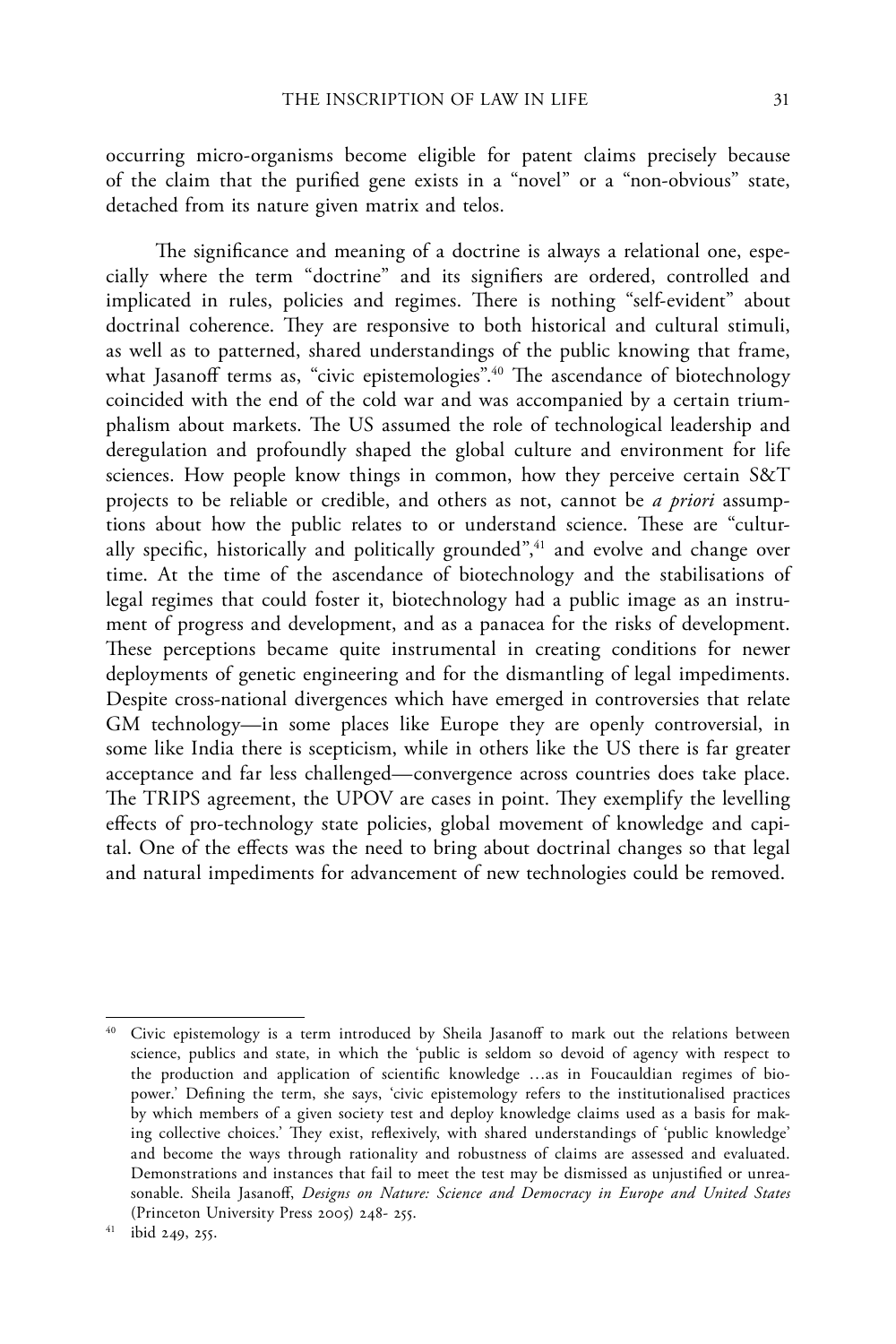#### **IV. The Patent Exhaustion Doctrine**

Biogenetic resources (I take the example of seeds here to illustrate my point) present a conundrum for the patent exhaustion doctrine. Under the doctrine, again derived largely from US patent  $law<sub>1</sub><sup>42</sup>$  once an unrestricted, authorised sale of a patented item occurs, the patent holder's exclusive right to control the use of that article is exhausted and the purchaser is free to use, sell that item without further restraint from patent law.

The term "unrestricted" serves as an important proviso. An unrestricted sale refers to sale without qualifications or restrictions imposed by the seller on the buyer. A restricted sale, impliedly, is one where restrictions or conditions are imposed on the buyer for the use or sale of the patented article. For example, it can exclude purchasers of that article from making the patented invention anew. In *Monsanto Co v Scruggs*<sup>43</sup> the court ruled that the initial sale of seeds by Monsanto to Scruggs was not an "unrestricted sale"; the sale required Scruggs to sign Monsanto's "Technology Agreement", which places conditions of a technology fee or a royalty bag of seed containing the Roundup Ready seeds sold by the seed company.<sup>44</sup>

"Restrictions" play an important role in curbing the implications of naturally propagating resources. In the absence of restrictions, patent exhaustion terms would render the seed patent meaningless. The Court of Appeals for the Federal Court ('CAFC') ruled that "[a]pplying the first sale doctrine to subsequent generations of self-replicating technology would eviscerate the rights of the patent holder."45 Pertinently, this is not the first time that Monsanto has sued an individual farmer for patent infringement.<sup>46</sup> In another example, *McFarling v. Monsanto*,<sup>47</sup> the CAFC held that rights to second-generation seeds are lost by unencumbered sale of first generation seeds.

<sup>42</sup> First enunciated by the Supreme Court more than 130 years ago in *Adams v Burke* 84 US 17 Wall 453 (1873), and subsequently in *United States v Universal Lens Co Inc* 1942 SCC OnLine US SC 99 : 86 L Ed 1408 : 316 US 241, 250 (1942).

<sup>43</sup> 459 F 3d 1328, 1336 (Fed Cir 2006).

<sup>44</sup> *See Monsanto Co v Scruggs* 459 F 3d 1328, 1336 (Fed Cir 2006). For details of Monsanto Technology Agreement *see <*http://thefarmerslife.files.wordpress.com/2012/02/scan\_doc0004.pdf>, last accessed on 25 July 2013.

<sup>45</sup> ibid 12.

<sup>46</sup> Two other prominent cases concerning Monsanto have been *Monsanto Co v Homan McFarling*  363 F 3d 1336 (Fed Cir 2004) [April 9, 2004] (CAFC [US] Nos 03-1177, 03-1228); and *Schmeiser v Monsanto Canada Inc* 2004 SCC OnLine Can SC 34 : (2004) 1 SCR 902 : 2004 SCC 34.

<sup>47</sup> ibid.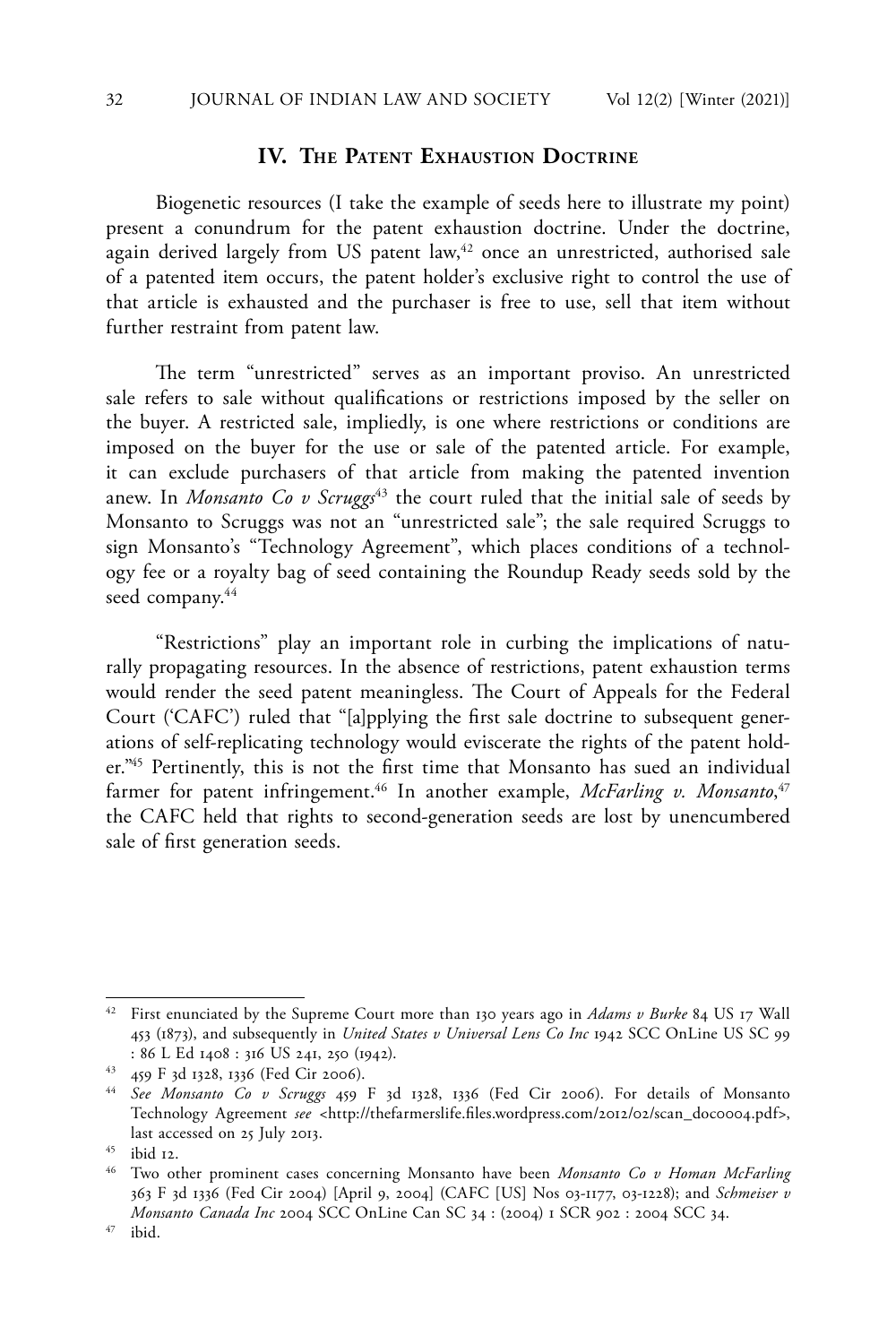## A. "Don't Blame-the-bean": Monsanto v. Bowman

In a recent case, $48$  (a case I want to take up in some detail because the debate between the parties is one that probes the heart of the patent exhaustion doctrine) Monsanto, a producer of herbicide resistant soybean seeds and technology, sued Vernon Hugh Bowman, a soybean farmer, for patent infringement.49 Monsanto argued that by planting the product of Monsanto's herbicide resistant seeds instead of purchasing new ones, Bowman was in violation of the Technology Agreement for the seeds.<sup>50</sup>

Bowman's defense invoked the "patent exhaustion" doctrine of US patent law as per which, "the initial authorised sale of a patented item terminates all patent rights to that item."<sup>51</sup> Bowman argued that Monsanto's patent rights were exhausted once he bought the seeds and that use of progeny seeds is an expected use of the product. Monsanto responded arguing that in case of self-replicating

<sup>48</sup> *Bowman v Monsanto Co* 657 F 3d 1341.

Two patents, of importance here, protect aspects of Monsanto's Roundup Ready technology that involves different parts of the herbicide resistance technology. First, Patent No 5,352,605 ("605") which covers a process by which Monsanto combined two different sequences of DNA to create a new gene called a chimeric gene. The second was Monsanto's US Patent No RE39, 247 ("247E"). The 247E patent uses the process in 605 patent to create chimeric genes in soybean plants that makes them compatible with herbicides.

<sup>&</sup>lt;sup>50</sup> "Monsanto distributes the patented seeds by authorising various companies to produce the seeds and sell them to farmers. It required those seed companies to obtain a signed Technology Agreement from purchasers. Monsanto licenses its proprietary Roundup Ready technology through two interrelated licensing schemes. First, it licenses the patented gene to seed companies that manufacture the glyphosate tolerant seeds that are sold to farmers. Under this license, seed companies gain the right to insert the genetic trait into the germplasm of their own seeds (which can differ from one seed company to another), and Monsanto receives the right to a royalty or 'technology fee' of US 6.50 dollars for every 50-pound bag of seed containing the Roundup Ready sold by the seed company. Monsanto also owns several subsidiary seed companies that comprise approximately 20 per cent of the market for Roundup Ready soybeans.' *See* Rajshree Chandra, *Knowledge as Property: Issues in Moral Grounding of Intellectual Property Rights* (Oxford University Publishing 2012), pp 255-56. This is from my own book.

<sup>51</sup> Patent exhaustion is a fundamental doctrine of US patent law, first enunciated by the Supreme Court more than 130 years ago in *Adams v Burke* 84 US 17 Wall 453 (1873). According to this doctrine, a patent's monopoly ends with the first sale or disposition of an article embodying the claimed invention by the patentee, or by a licensee of the patentee acting within the scope of the licence. As the court later noted in *United States v Universal Lens Co Inc* 1942 SCC OnLine US SC 99 : 86 L Ed 1408 : 316 US 241, 250 (1942): "The patentee may surrender his monopoly in whole by the sale of his patent or in part by the sale of an article embodying the invention... But sale of it exhausts the monopoly in that article and the patentee may not thereafter, by virtue of his patent, control the use or disposition of the article." Quoted from Michael J Lennon and Kenyon & Kenyon LLP, 'The Growing Global Impact of the US Patent Exhaustion Doctrine' (Lexology, 26 October 2009) <https://www.lexology.com/commentary/intellectual-property/usa/ kenyon-kenyon-llp/the-growing-global-impact-of-the-us-patent-exhaustion-doctrine> accessed on August 18, 2021.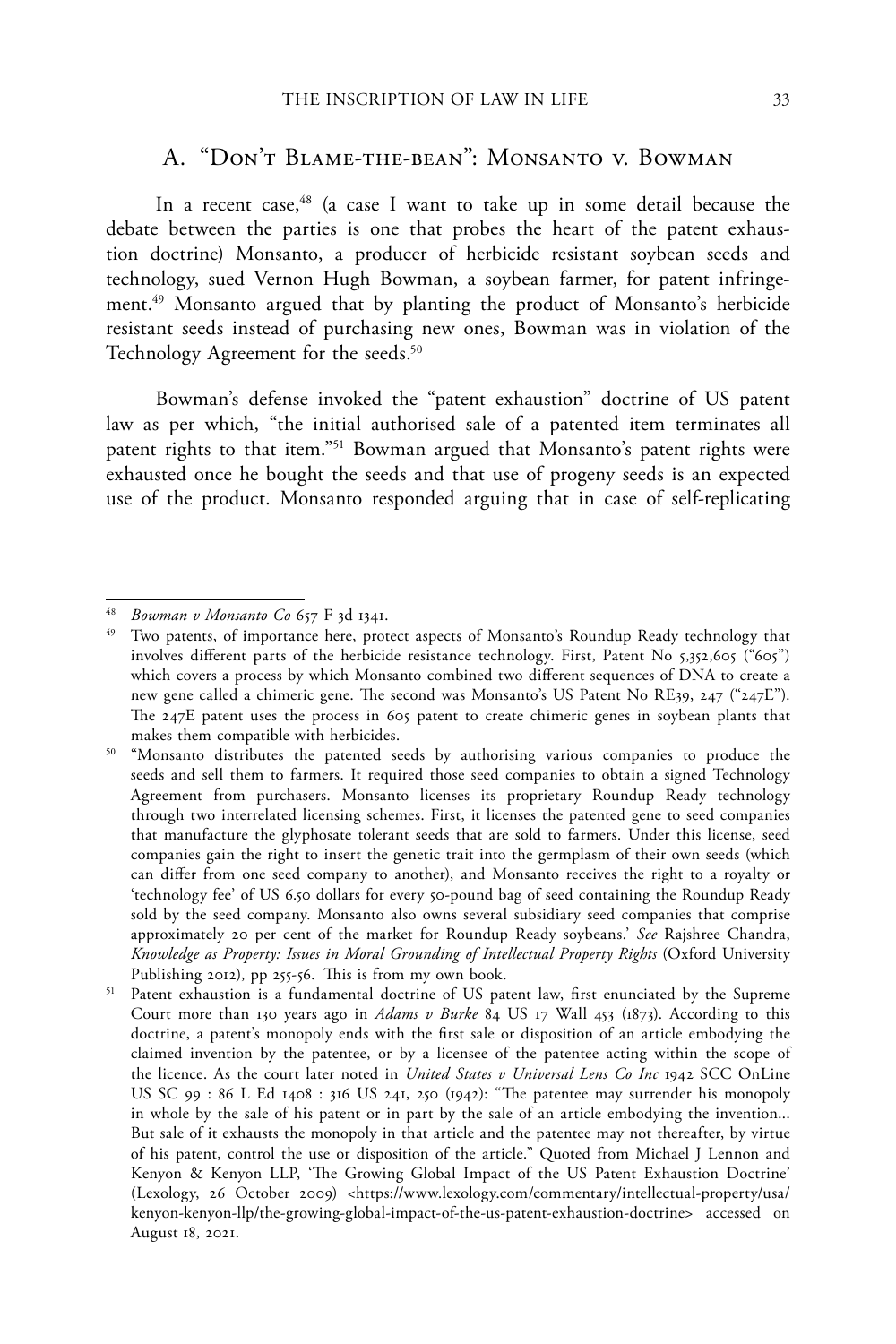technologies, the patent extends to the technology, here the trait of herbicide resistance, rather than the seed itself.<sup>52</sup>

The District Court rejected Bowman's invocation of the patent exhaustion doctrine and awarded damages to Monsanto. On appeal, the Federal Circuit held that patent exhaustion did not protect Bowman because he had "created a newly infringing article" rather than use an article sold by Monsanto. In May, 2013, the Supreme Court granted certiorari on the issue of patent exhaustion. The patent exhaustion doctrine, as the Court explained, "restricts a patentee's rights only as to the particular article sold; it leaves untouched the patentee's ability to prevent a buyer from making new copies of the patented item."53 Explaining that the patents are a system of reward that extend not just to the particular article sold but to the idea and technology behind it, the Court stated, "If the purchaser of that article could make and sell endless copies, the patent would effectively protect the invention for just a single sale."54 The doctrine of patent exhaustion, thus, does not allow the purchaser to make new copies of the patented invention.<sup>55</sup>

*Monsanto v. Bowman* represents the dilemma that seeds (or naturally propagating plant varieties) present for patent claims. On the one hand, the Supreme Court held that the harvested soybeans did not constitute the actual article sold by Monsanto, and rejected Bowman's arguments of patent exhaustion. Only the actual soybeans purchased by Bowman—which he could resell, consume, feed to his animals—came under the terms of patent exhaustion. '[T]he exhaustion doctrine does not enable Bowman to make additional patented soybeans without Monsanto's permission (either express or implied).'56 The Court also held that this conclusion applied irrespective of how Bowman had acquired the seeds. As a counter, Bowman's reply was interesting and gestures towards the conundrum that self-replicating biological materials pose not only for patent exhaustion term but to a conflict between the foundational principles of property and intellectual property. Bowman asserted that because the seeds naturally self-replicate "r "spr"ut" unless stored in a controlled manner, it was the planted soybean, and not Bowman "that made replicas of Monsanto's patented invention."57 The Court found that because the Bowman was not a passive observer the "bean could not be blamed.","58 However, the Court recognised that self-replicating inventions were becoming "ever more prevalent, complex, and diverse."59

<sup>52</sup> *Monsanto Co v Vernon Bowman*, Appeal from the United States District Court for the Southern District of Indiana in 657 F 3d 1341 (Fed Cir 2011).

<sup>53</sup> Supreme Court of United States, *Bowman v Monsanto Co* 2013 SCC OnLine US SC 30 : 185 L Ed 2d 931 : 569 US 278 (2013).

<sup>54</sup> ibid.

 $\frac{55}{56}$  ibid 1.

 $\frac{56}{57}$  ibid 5.

 $\frac{57}{58}$  ibid 9.

 $^{58}$  ibid. [Emphasis mine]

ibid 10.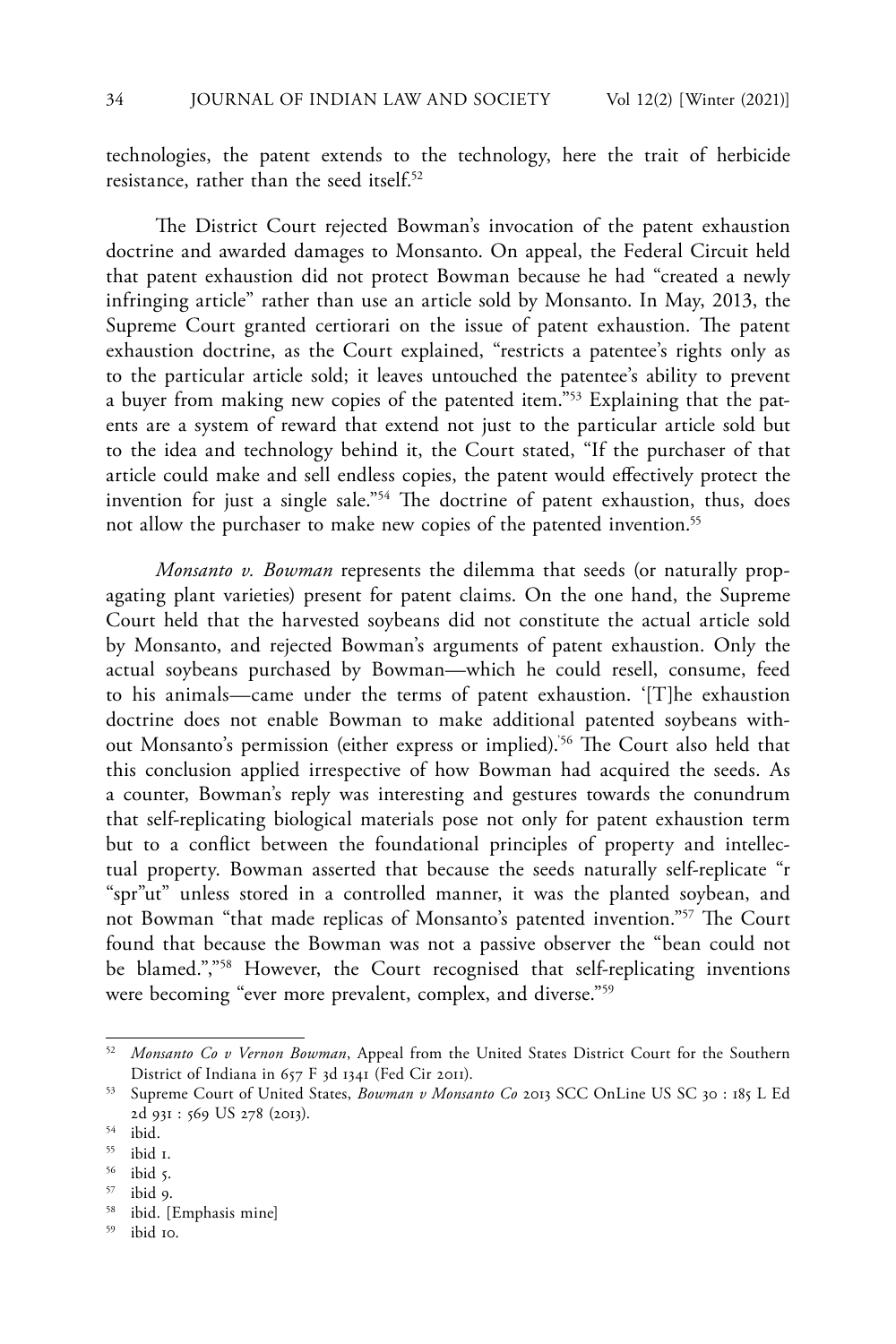The "complexity" of plant genetic materials does pose a challenge for patent law. The fundamental challenge for IP rights in plant genetic materials is the creation of intellectual property beyond the "first-sale" in biological materials that replicate themselves. Does the fact of a patented technology's ability to replicate itself, give a purchaser the right to use replicated copies of the technology? Applying the first sale doctrine to subsequent generations of self-replicating technology would deprive the patent holder of his rights. And denying a farmer his right to use saved seeds, eviscerates his property rights.

The patent exhaustion doctrine represents a classic tussle between property rights and intellectual property rights. The TRIPS regime largely relies on UPOV—one of the earliest supranational agreements on IPRs in plant varieties. The UPOV was first adopted in 1960, and subsequently revised in 1972, 1978 and 1991, each time curtailing a "farmer's privilege" to reuse propagating material from the previous year's harvest and to freely exchange seeds. The use of the nomenclature "privilege"—to describe farmers' claim to save, reuse and sell propagating material—is not accidental, for unlike the term "right", a privilege is more of a grant of benefit rather than an entitlement. UPOV made farmers' privilege optional for member countries, while widening the ambit of what was ownable (as a property right) of "essentially derived varieties". When a legal regime chooses between a customary claim that a farmer has had over centuries—to save, reuse seeds (derived from a concomitant outcome of self-replication of plant genetic resources)—and between intellectual property rights of the breeders, it is not just an innocent, apolitical extension of law to a new domain of life sciences. As Sunder Rajan puts it, "life becomes a business plan",<sup>60</sup> where the very grammar of law and of life sciences are co-constituted.

### **V. Conclusion**

Biotechnological artefacts coalesce very uneasily with both traditional property law and with conventional (industrial) patent doctrines and for this reason law has had to renege on both the "product of nature doctrine" and on the "patent exhaustion doctrine". Intellectual property in biotechnological artefacts is a troubling idea from the perspective of conventional property law because conditions of scarcity are not operative in the biological realm in the same sense as with tangible (non-biological) objects of value. To allow patents in biological objects that owe their primary causation and instrumentality to nature, is to rescind the foundational principles of patenting and its connections with novelty. To dissolve the invention-discovery/nature-culture distinctions is also to dilute the foundational premise that instrumentalises intellectual property. But most importantly, to prevent a farmer—who may be the rightful legal, purchaser and owner of GM seeds—from replanting or exchanging his seeds, is to curtail the domain

Rajan (n 7) 283.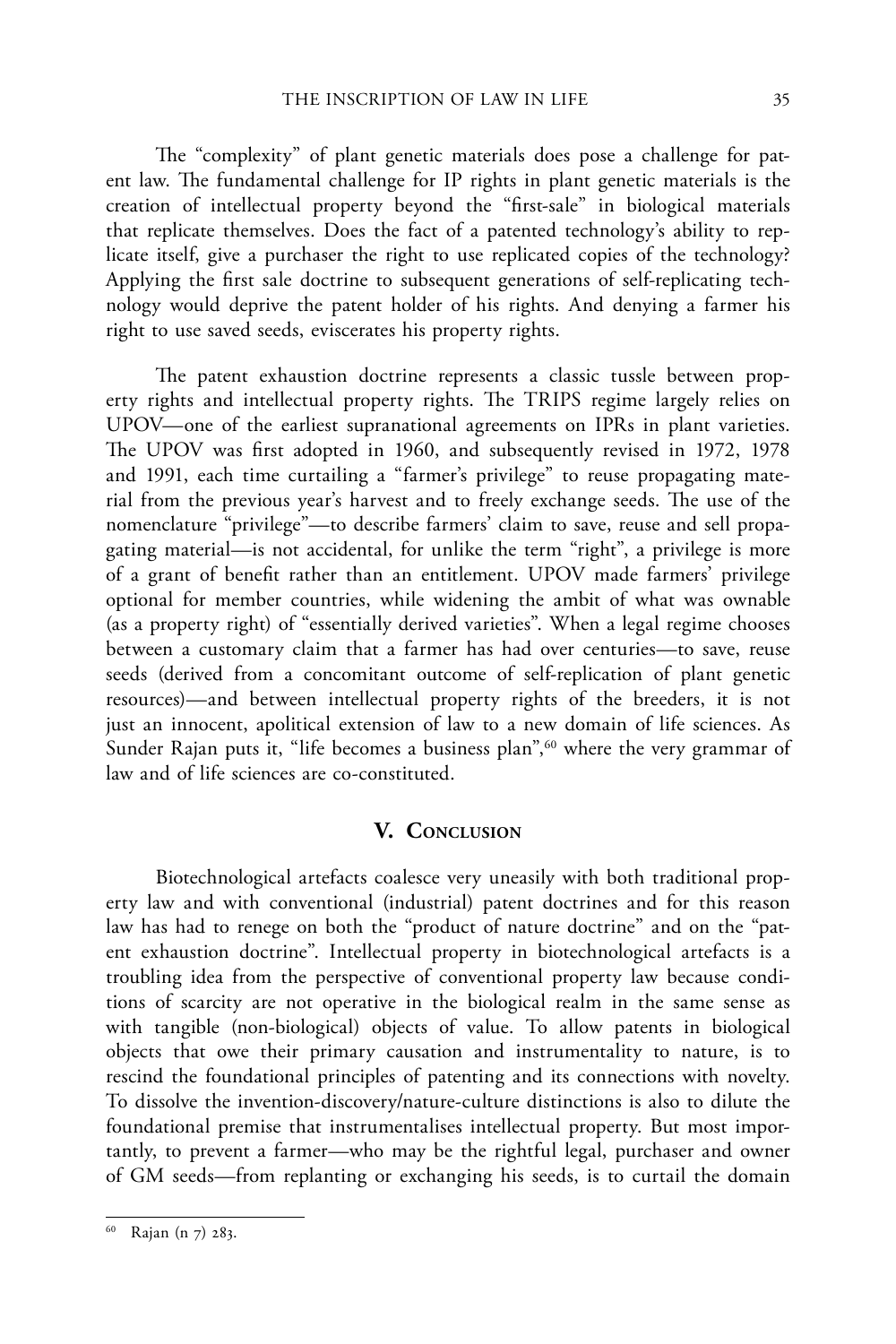of his property rights and consequently, his livelihood claims.61 This is the political and the business end of things.

This paper has tried to understand the manner in which alterations in the doctrinal landscape of intellectual property law sustains new technoscientific cultures that stabilise new ideas and new objects of intellectual property. Doctrinal shifts in property and patent law are conceptual moves that underpin a particular and encultured political rationality. These are moves which dramatically alter the character of technology, transforming it into property, and loading it with all the residential connotations of property and the "active" or performative ones of power. The interruption of the "product of nature doctrine" and the "patent exhaustion doctrine", I have suggested, is a necessary manoeuvre to establish social contingency and, correspondingly, authorship over invention. The consequent conflation of discovery and invention, product of nature and product of manufacture, and the subordination of property to intellectual property, not only reproduce the process of genetic engineering, but also the labels and hierarchies that accompany epistemes through their mandated conformity with novelty, non-obviousness, utility, capability of industrial application.

What is important is the way in which the specific forms of life and population are posed within technology and law. The history of intellectual property, its institutions, its form, its objects and subjects are a history of the law accompanying economic and technological developments and stabilising meanings and terms of appropriation and distribution. The rupture with earlier meanings of intellectual property and novelty is critical to the creation of property in biogenetic artefacts. Stepping out of an earlier doctrinal position becomes a necessary and a politically imbued manoeuvre to enable the propertisation and monopolisation of a realm that was earlier outside of the frames of intellectual property.

Clearly there are two mutually constitutive moves here, each underwriting the other's existence. The first move is a technological one that enabled the reification of the sub-cellular structure of plants into distinct commodities with distinct properties. The second move allows this to be commoditised and claimed as a product of human invention, as property. The legal cultural resources, with which biotechnologists bring biogenetic artefacts into view, often pre-exist the "discovery" of the objects themselves. As techniques of molecular biology become central to research and development efforts in biologically related fields, law serves to

 $61$  This can be called the techniques of appropriationism and substitutionism which displaces a farmer from his original location by substituting and appropriating both his processes and products. David Goodman, Bernardo Sorj, and John Wilkinson developed the parallel concepts of appropriationism and substitutionism.. Together, these concepts explain how application of science, technology and capital investments to biological processes in agricultural production, displaces and substitutes both traditional agricultural processes and products, as well as forms of labour. For details of the thesis *see* D Goodman, B Sorj and J Wilkinson, *From Farming to Biotechnology: A Theory of Agro-industrial Development* (Blackwell 1987).